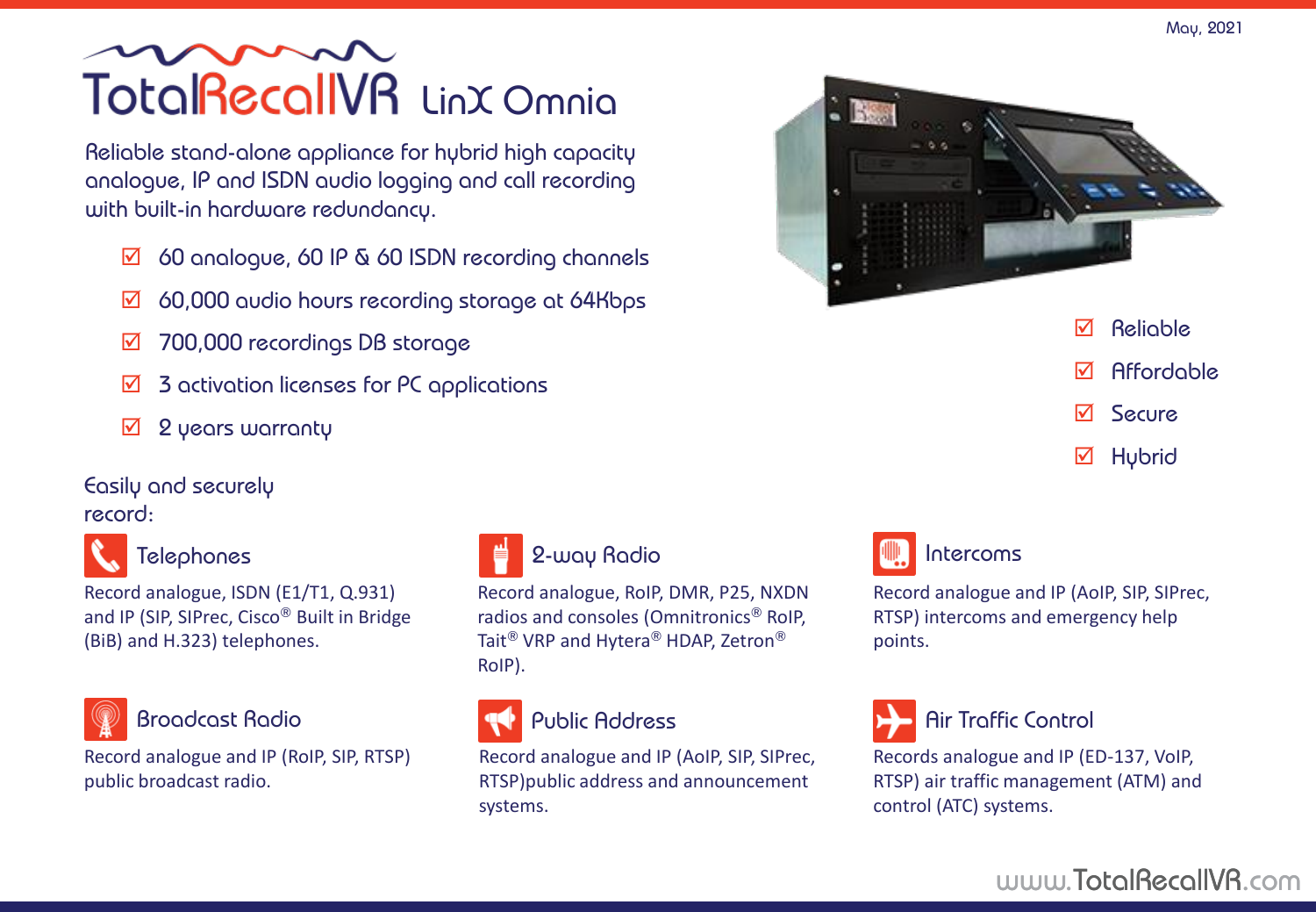- $\boxtimes$  60 analogue, 60 IP & 60 ISDN recording channels
- $\boxtimes$  60,000 audio hours recording storage at 64Kbps
- 700,000 recordings DB storage
- $\overline{2}$  3 activation licenses for PC applications
- $\boxtimes$  2 years warranty (3, 4 or 5 years optional)
- $\boxtimes$  Complementary firmware upgrades
- $\boxtimes$  Complementary remote support
- $\boxtimes$  Reliable Intel® & Linux ® based platform
- $\boxtimes$  Tamper proof file format
- $\boxtimes$  Export to .mp3, .wav, .spx, .afic, .au ...
- $\boxtimes$  Monitor, replay, reconstruct, search ...
- $\boxtimes$  Choice of 10 value-add PC applications
- Multi-level access control
- $\boxtimes$  APIs: REST, Java RMI, SIP, RTSP ...
- $\boxtimes$  On-board network, USB and disc archiving
- $\overline{\mathfrak{A}}$  NTP clock, SNMP alarms, SMDR integration
- $\overline{M}$  Rack mount form factor: 220 x 480 x 420mm
- $\overline{M}$  Zinc passivated  $\overline{\mathfrak{A}}$  powder coated steel
- $\boxtimes$  Integrated 7" colour LCD screen
- $\boxtimes$  Integrated keyboard
- $\boxtimes$  Integrated 2W speaker
- $\overline{M}$  Line out and headphones jack (TRS, 3.5mm)
- $\boxtimes$  AV-GP disks in RAID configuration
- $\boxtimes$  2 x gigabit network interfaces
- $\boxtimes$  0°C to 60°C operating temperature
- ◘ 100-240VAC redundant hot-swap power supply
- $\boxtimes$  Solid state disk (SSD) option
- $\boxtimes$  AMBE decoder option
- $\boxtimes$  2x audio storage option

### www.TotalRecallVR.com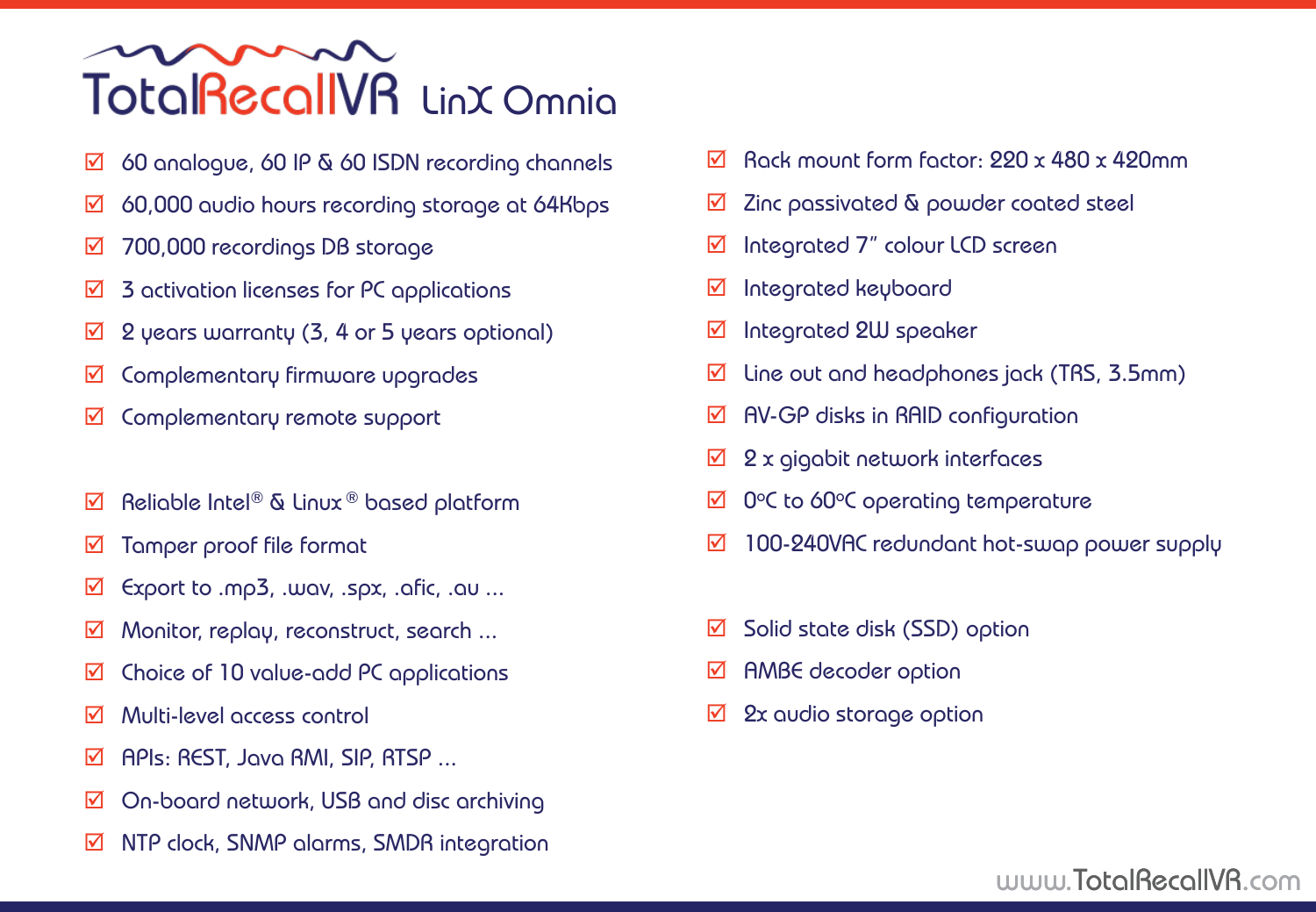#### Analogue Recording Interface

- Capacity: up to 60 channels
- Interface: 2 wire, RJ12, 2 channels per connector
- Input impedance: >20KΩ
- Input level: -7dBm to -46dBm
- Total harmonic distortion: <2%
- Signal to noise ratio: -36dB
- CID detection: FSKR, DTMF
- Digit detection: DTMF
- Ring detection
- Automatic gain control
- Voice encoding:
	- HQVQ, 8000Hz, 7.9Kbps, mono
- Frequency range: 300-3400Hz
- PIP tone: 1.4KHz, 4 levels
- Recording trigger:
	- Off-Hook : 6 VDC levels (5 to 30V)
	- VoX: 6 signal levels (-20dBm to -40dBm)
	- Manual: on/off, via API
- $\boxtimes$  IP Recording Interface
	- Capacity: up to 60 concurrent sessions
	- Interface: Ethernet, 2 x 1GBps, RJ45
	- Protocols: SIP, SDP, RTP, SIPrec, Cisco® BiB, H.323, RTSP,
	- ED-137, Tait® VRP, Hytera® HDAP, Omnitornics® RoIP,
	- Zetron® RoIP
	- Voice encoding:
		- G.711, 8000Hz, 64Kbps, mono
		- AMBE, 8000Hz, 2450bps, mono
		- PCM, 8000Hz, 128Kbps, mono
	- Passive packet capture: via SPAN port
	- Active packet capture: TCP, unicast & multicast UDP
- $\boxtimes$  ISDN Recording Interface
	- Capacity: up to 60 concurrent calls across 4 E1/T1 links
	- Interface: Hi-Z 4 wire, RJ45, E1/T1
	- Protocols: ITU-T Q.931, National ISDN 1 and 2, Nortel DMS 100, AT&T 4ESS, Lucent 5ESS, Euro ISDN
	- Voice encoding:
		- www.TotalRecallVR.com • G.711, 8000Hz, 64Kbps, mono